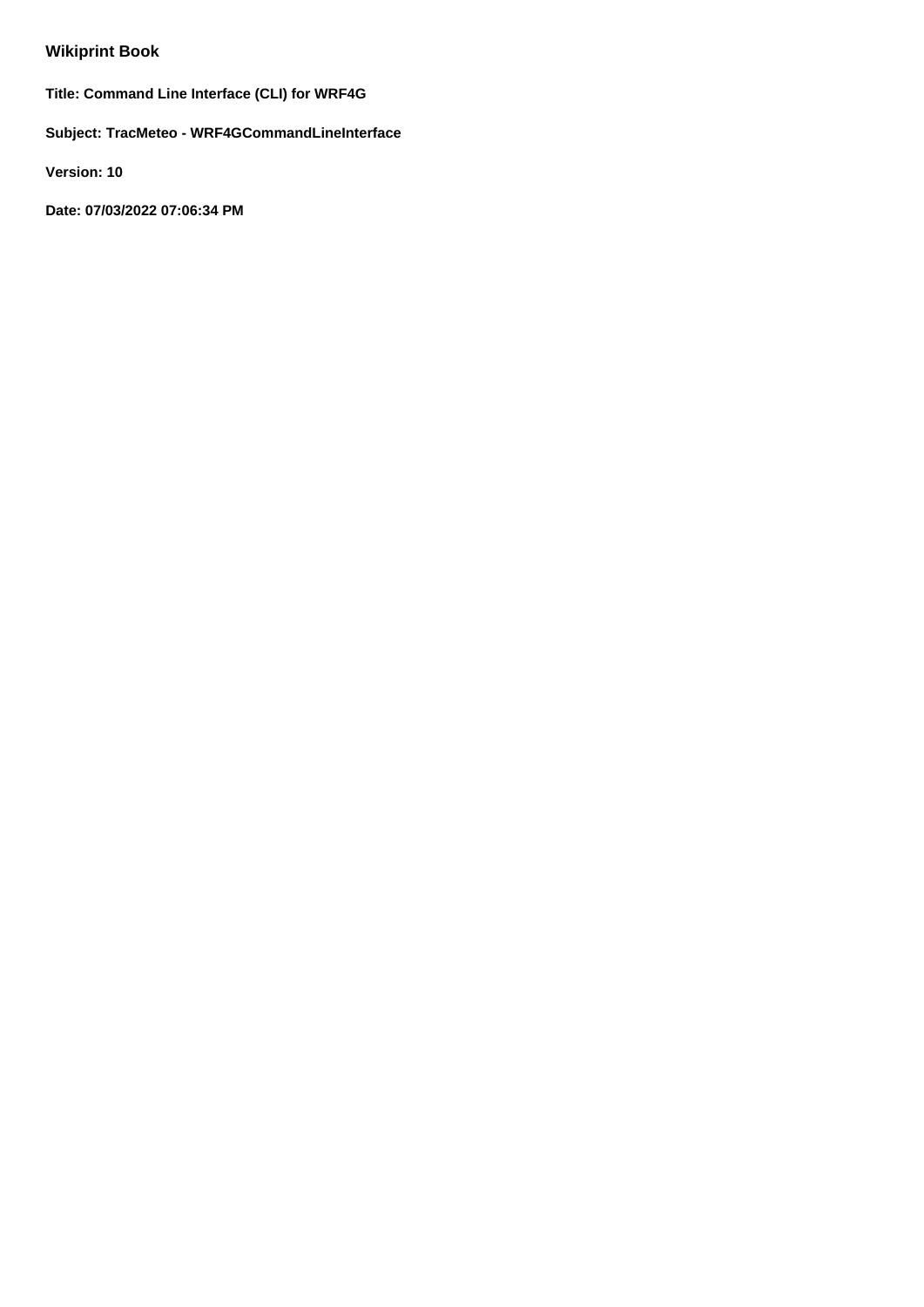# **Table of Contents**

| Command Line Interface (CLI) for WRF4G | 3 |
|----------------------------------------|---|
| wrf4g_framework                        | 3 |
| Usage                                  | 3 |
| Synopsis                               | 3 |
| wrf4g_prepare                          | 3 |
| Usage                                  | 3 |
| Synopsis                               | 3 |
| Options                                | 3 |
| wrf4g_submit                           | 3 |
| Usage                                  | 3 |
| Synopsis                               | 3 |
| Options                                | 3 |
| wrf4g_status                           | 4 |
| Usage                                  | 4 |
| Synopsis                               | 4 |
| Options                                | 4 |
| Output field description               | 4 |
| wrf4g_resources                        | 5 |
| Usage                                  | 5 |
| Synopsis                               | 5 |
| Options                                | 5 |
| Output field description               | 5 |
| wrf4g_priority                         | 6 |
| Usage                                  | 6 |
| Synopsys                               | 6 |
| Options                                | 6 |
| wrf4g_kill                             | 6 |
| Usage                                  | 6 |
| Synopsys                               | 6 |
| Options                                | 6 |
|                                        |   |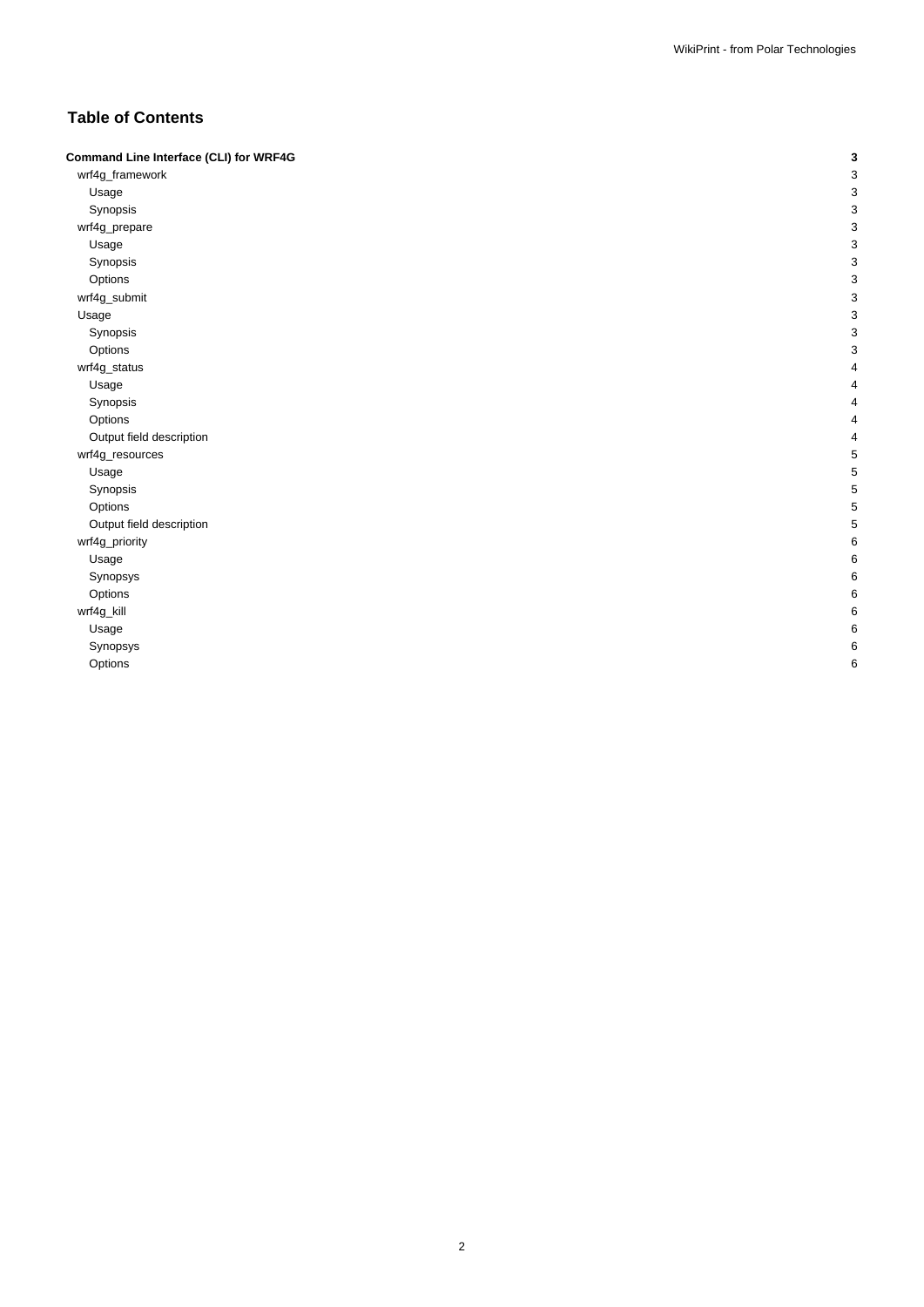# **Command Line Interface (CLI) for WRF4G**

# **wrf4g\_framework**

### **Usage**

wrf4g\_framework {start|stop|restart|reload|status}

### **Synopsis**

wrf4g\_framework manages WRF4G framework components: GridWay and MySQL (in case it is needed). It loads the framework configuration from \$WRF4G\_LOCATION/etc/framework4g.conf.

### **wrf4g\_prepare**

### **Usage**

wrf4g\_prepare [--dry-run] [--reconfigure] [--verbose] [--help]

### **Synopsis**

Given a file (experiment.wrf4g) describing the experiment, prepare it by creating the realization and chunks needed to perform the experiment.

#### **Options**

| --dry-run      | Perform a trial run with no changes made.                                                        |
|----------------|--------------------------------------------------------------------------------------------------|
| --reconfigure  | Reconfigure experiment. With this option we can change the start and end date of the experiments |
|                | and add new physics. Values are taken from a modified experiment.wrf4q.                          |
| --verbose      | Verbose mode. Explain what is being done                                                         |
| $-\text{help}$ | Shows this help                                                                                  |
|                |                                                                                                  |

### **wrf4g\_submit**

### **Usage**

wrf4g\_submit [--dry-run] [--{exp Experiment|rea Realization|frea File|chunk ChunK|nchunk Number\_of\_chunks|nrea Number\_of\_realizations}] [--rerun] [--run-just-one][--priority P] [--verbose] [--force] [--tdep afterok | afternotok | afterany] [--help]

### **Synopsis**

Submit an experiment or a realization. If the user doesn't specify an experiment or a realization with the options, the name of the experiment will be retrieved from experiment.wrf4g in case it exists in the current folder.

#### **Options**

| --version                  | Show program's version number and exit                                      |
|----------------------------|-----------------------------------------------------------------------------|
| -h, --help                 | Show this help message and exit                                             |
| $-n, -dry-run$             | Perform a trial run with no changes made                                    |
| -e name, --exp=name        | Name of the experiment to submit                                            |
| -r name, --rea=name        | Name of the realization to submit                                           |
|                            | -F FILE, --frea=FILE File containing the name of the realization to submit. |
| -a, --rerun                | Force to run although the realization or experiment                         |
|                            | has finished                                                                |
| -o, --run-just-one         | Run just the first chunk of the first realization.                          |
|                            | Only for testing purposes.                                                  |
| $-C N$ , $-{\rm nchunk=N}$ | Run the next N chunks not finished of each realization                      |
| -R N. --nrea=N             | Run the next N realizations not finished of the                             |
|                            | experiment                                                                  |
|                            |                                                                             |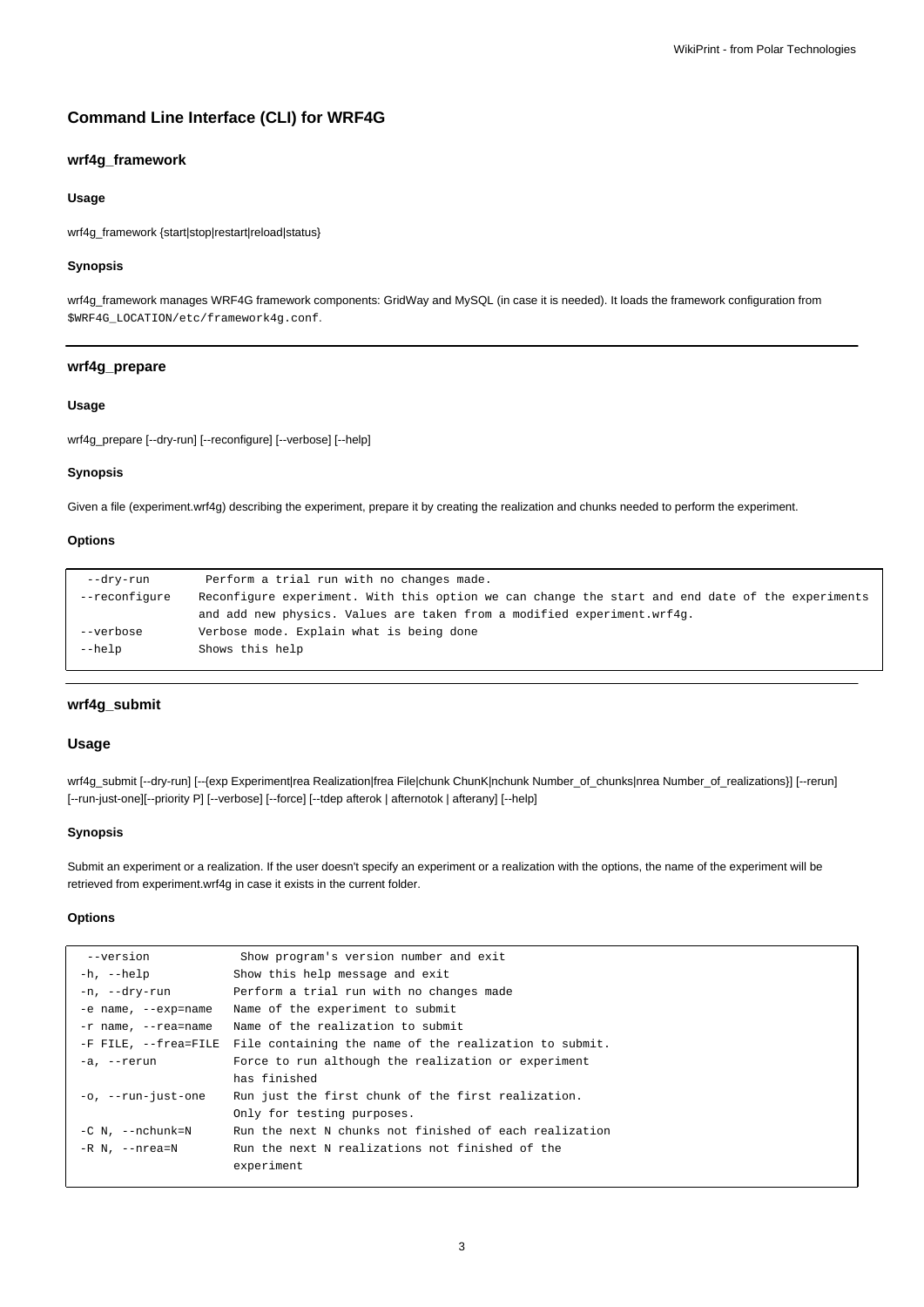| -p P, --priority=P           | P is the priority of the experiment or realization that is |
|------------------------------|------------------------------------------------------------|
|                              | going to be launched ( $P$ is an integer between 0 and 20) |
| -v, --verbose                | Verbose mode. It explains what is being done               |
| $-f$ , $-f$ orce             | Don't ask the user if he wants to submit an experiment     |
|                              | already submitted                                          |
| -d TYPE DEP, --tdep=TYPE DEP |                                                            |
|                              | Specify dependencies between Chunks. afterok: The          |
|                              | chunk may be scheduled for execution only after jobs       |
|                              | jobid have finished without any error. afternotok: The     |
|                              | chunk may be scheduled for execution only after jobs       |
|                              | jobid have finished with errors. afterany: The chunk       |
|                              | may be scheduled for execution after jobs jobid have       |
|                              | finished, with or without errors.                          |

# **wrf4g\_status**

# **Usage**

wrf4g\_status [--{exp Experiment|rea Realization}] [--long] [--ncharacters N] [--help]

### **Synopsis**

Print the experiment or realization status.

# **Options**

| --version           | Show program's version number and exit                      |
|---------------------|-------------------------------------------------------------|
| $-h$ , $-help$      | Show this help message and exit                             |
| -e name, --exp=name | Name of the experiment.                                     |
| -r name, --rea=name | Name of the realization                                     |
| $-1$ , $-$ long     | Show a detailed status.                                     |
|                     | -n NUMBER OF CHARACTERS, --ncharacters=NUMBER OF CHARACTERS |
|                     | Print n characters of the Experiment's name                 |
|                     | (default value is 20 characters)                            |
|                     |                                                             |

# **Output field description**

**Summarized output**: Shows realizations' status of each experiment (Default).

| [user@mycomputer~]\$ wrf4g_status |                  |    |                |   |  |
|-----------------------------------|------------------|----|----------------|---|--|
| Experiment P                      |                  | W  | R              | F |  |
| test                              | $\left( \right)$ | O. | O              |   |  |
| uc_phys                           | 0                | 4  | $\overline{1}$ |   |  |
| uc single 1                       |                  | 0  |                |   |  |

- P: Prepared
- W: Waiting
- R: Running
- F: Failed

### **Long output**: Shows a detailed realization status of every experiment

| [user@mycomputer~]\$ wrf4g_status --long |   |  |               |                         |     |           |            |
|------------------------------------------|---|--|---------------|-------------------------|-----|-----------|------------|
| Realization                              |   |  |               | GW Stat Chunks Comp.Res | WN  | Run.Sta   | ext %      |
| test                                     |   |  | $D \quad 3/3$ | mycomputer sipc18       |     | Finished  | 0, 100, 00 |
| uc_phys_phys1                            | 3 |  | R 1/3         | mycomputer sipc18       |     | WRF       | $-0.00$    |
| uc_phys__phys2                           | 6 |  | W 1/3         | $\sim$ $-$              | $-$ | Submitted | $-0.00$    |
|                                          |   |  |               |                         |     |           |            |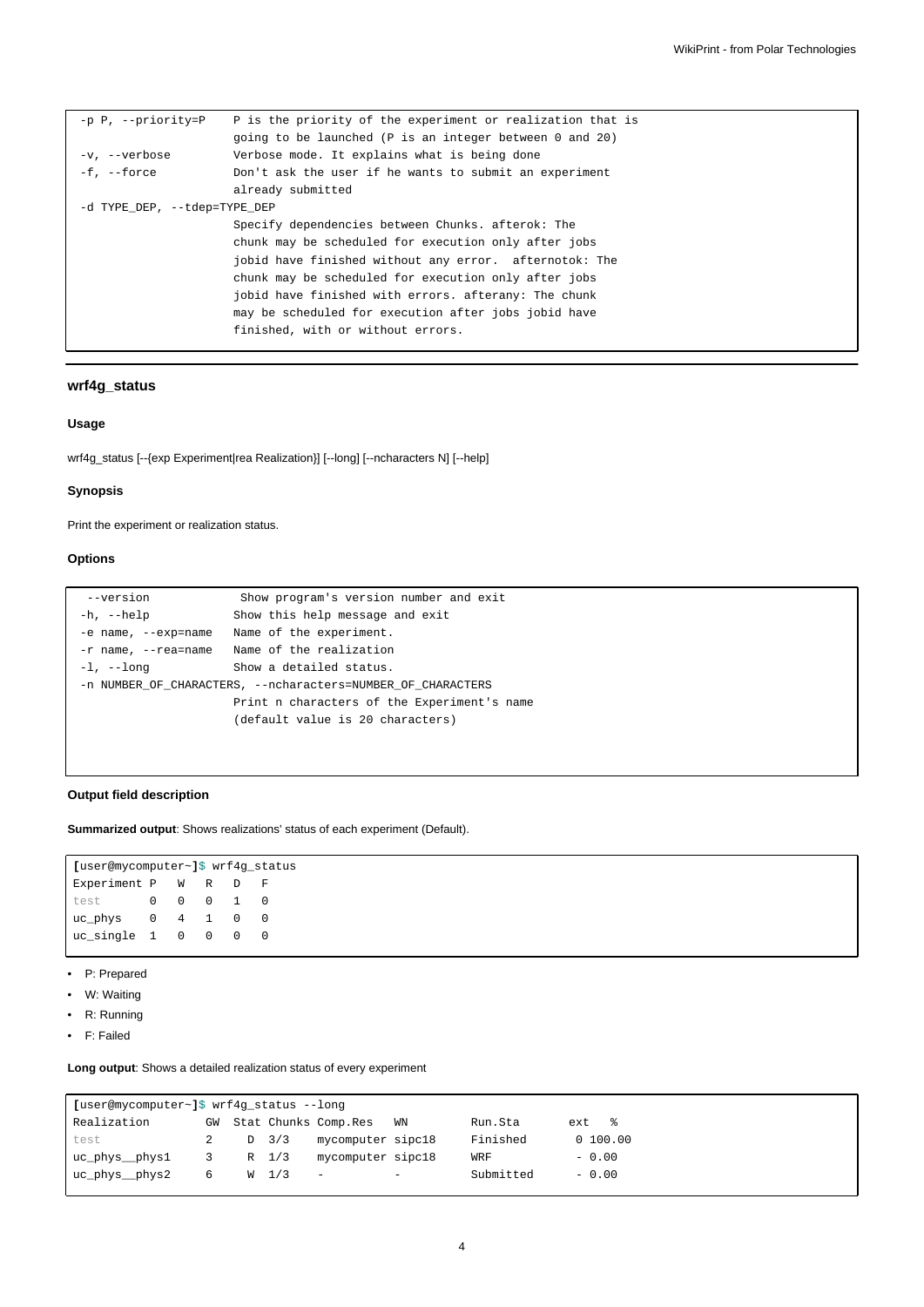| uc_phys__phys3 | 9      | W 1/3            | $\overline{\phantom{a}}$ | $\overline{\phantom{m}}$ | Submitted | $-0.00$ |
|----------------|--------|------------------|--------------------------|--------------------------|-----------|---------|
| uc_phys__phys4 | 12     | W <sub>1/3</sub> | $\overline{a}$           | $\sim$                   | Submitted | $-0.00$ |
| uc_phys__phys5 | 15     | $W = 1/3$        | $-$                      | $\overline{\phantom{0}}$ | Submitted | $-0.00$ |
| uc_single      | $\sim$ | $P \t0/3$        | <b>Contract Contract</b> | $\sim$                   | Prepared  | $-0.00$ |
|                |        |                  |                          |                          |           |         |

• Realization: Realization name.

- Status: It can take the following values: P(Prepared), S(Submitted), R(Running), F(Failed) and D(Done).
- Chunks [Chunk currently running/Total Chunks]: A realization is split into chunks. Each chunk is sent as a job.
- Computer resource: Computing Resource where the job is running. (It has to be one of the resources listed by wrf4g\_resources)
- WN: Computing node where the job is running.
- Run.Sta: Job status in the WN (Downloading data, running ungrib, real, wrf, ...)
- ext: Exit Code. If exit code is different from 0, there has been an error. Error codes are explained in \$WRF4G\_LOCATION/lib/bash/wrf4g\_exit\_codes.sh
- % : percentage of simulation finished.

### **wrf4g\_resources**

### **Usage**

wrf4g\_resources [-h] [-c delay] [-nfx] [-m job\_id] [host\_id]

### **Synopsis**

Print information about all the resources configured in framework4g.conf (default)

#### **Options**

| $-h$      | print this help                                            |
|-----------|------------------------------------------------------------|
| -c delay  | refresh host information every delay seconds               |
| -n        | do not print the header                                    |
| -f        | full format                                                |
| $-x$      | xml format                                                 |
| -m job id | print hosts matching the requirements of a given job       |
| host id   | only monitor this host id, printing also queue information |

### **Output field description**

| [user@mycomputer~]\$ wrf4g_resources |                       |      |                   |  |            |  |
|--------------------------------------|-----------------------|------|-------------------|--|------------|--|
| HID PRIO OS                          |                       | ARCH | NODES(U/F/T) LRMS |  | HOSTNAME   |  |
|                                      | GNU/Linux2.6.32 x86_6 |      | $0/1/1$ FORK      |  | mycomputer |  |
|                                      | GNU/Linux2.6.18 x86 6 |      | 88/0/88 PBS       |  | asna tl    |  |
|                                      | GNU/Linux2.6.18 x86 6 |      | 168/0/168 PBS     |  | asna b2    |  |
|                                      |                       |      |                   |  |            |  |

| FIELD INFORMATION       |                                                                        |  |  |  |  |  |
|-------------------------|------------------------------------------------------------------------|--|--|--|--|--|
| HID                     | host unique identification assigned by the GridWay system              |  |  |  |  |  |
| PRIO                    | priority assigned to the host                                          |  |  |  |  |  |
| OS                      | operating system                                                       |  |  |  |  |  |
| ARCH                    | architecture                                                           |  |  |  |  |  |
|                         | NODES(U/F/T) number of slots: U = used by GridWay, F = free, T = total |  |  |  |  |  |
| LRMS                    | local resource management system, the jobmanager name                  |  |  |  |  |  |
| HOSTNAME                | FODN of this resource                                                  |  |  |  |  |  |
|                         |                                                                        |  |  |  |  |  |
| OUEUE FIELD INFORMATION |                                                                        |  |  |  |  |  |
|                         | OUEUENAME name of this queue                                           |  |  |  |  |  |
|                         | $SL(F/T)$ slots: $F = Free$ , $T = Total$                              |  |  |  |  |  |
| WALLT                   | queue wall time                                                        |  |  |  |  |  |
| CPUT                    | queue cpu time                                                         |  |  |  |  |  |
| COUNT                   | queue count number                                                     |  |  |  |  |  |
|                         |                                                                        |  |  |  |  |  |